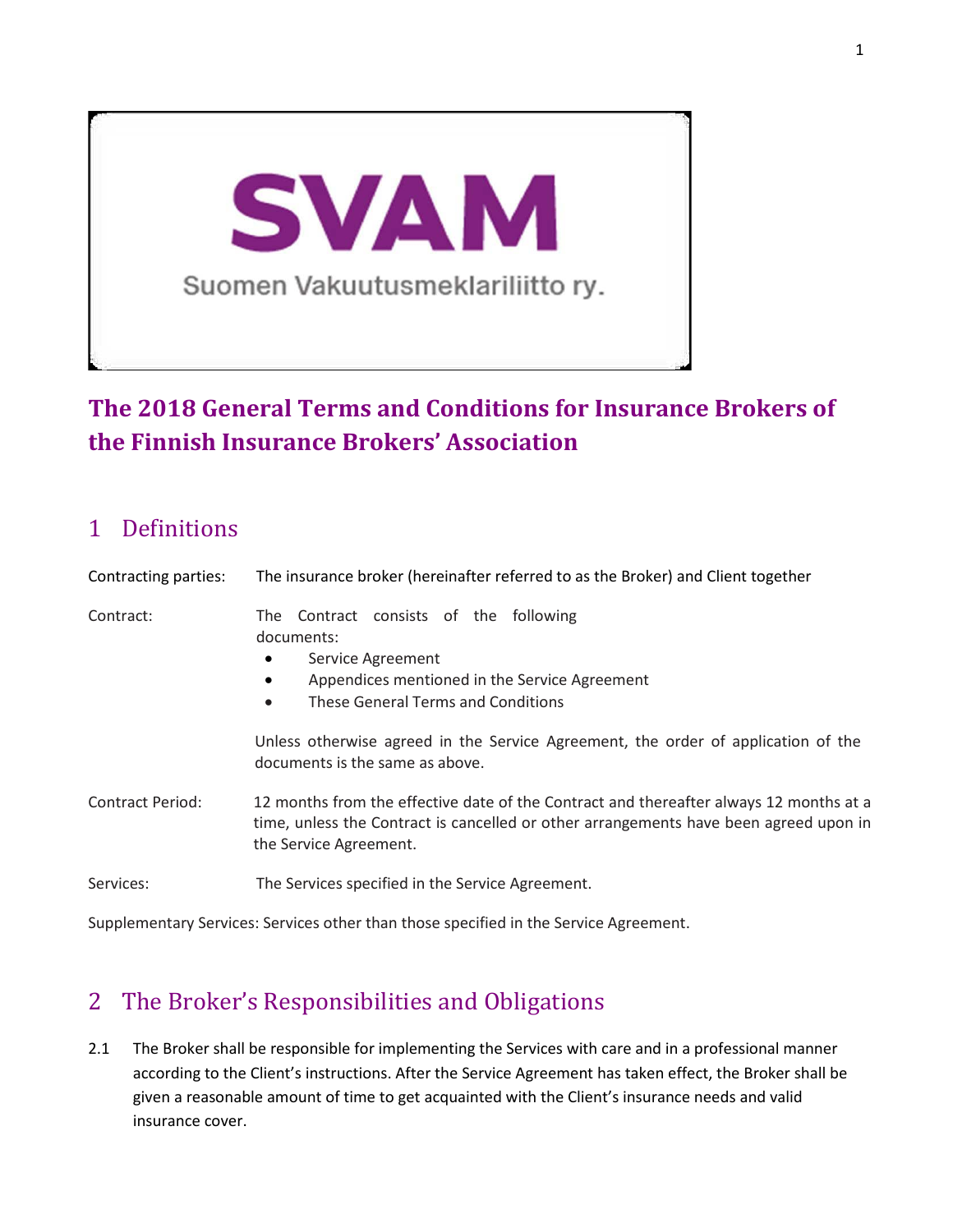- 2.2 The Broker shall supply the Services based on the information and material provided by the Client. If the Broker observes an error or deficiency in the information, the Broker shall inform the Client about this without delay. However, it is not the Broker's responsibility to check the accuracy of the information or material provided by the Client. The Broker shall not be responsible for any error in the Service which is the result of the deficiency or inaccuracy of the information provided by the Client.
- 2.3 Should an error occur in the Service supplied by the Broker to the Client, the Broker shall have the right and obligation to amend the error they have caused free of charge as soon as circumstances allow. If the Client fails to inform the Broker in the way specified in section 3.1.2 about an error they have discovered or which they can reasonably be expected to have discovered, the Client shall not have the right to lodge a claim based on the error.
- 2.4 The Broker shall be obliged to compensate any damage caused by their actions which are contrary to law or to the Service Agreement, to the Client or another party whose rights the commission or insurance relates to. However, the Insurance Broker shall be discharged from liability if they are able to demonstrate that they have acted in a professional manner and with care.
- 2.5 The parties to the insurance contract shall be the insurance company and the Client. The Broker shall not be responsible for granting an insurance policy, the contents and interpretation of the terms of policy, or the good financial standing of the insurance company or anything else relating to the insurance company.
- 2.6 The Broker shall not be liable for any damage caused by the Client's failure to pay for their insurance premium by the due date.
- 2.7 The Broker's responsibility shall be limited at most to the amount of the fees paid for the Contract Period when the error or deficiency occurred. The Broker shall not be held responsible for any direct or indirect damages caused to the Client, a company belonging to the same group as the Client or any third parties, including but not limited to: lost profit (lucrum cessans); the loss of income, revenue or markets; the disruption of production or service; the failure to enter into an agreement with a third party, or any other comparable damages.
- 2.8 Any claims for compensation for an error caused by the Broker shall be presented in writing no later than three (3) months after the Contract has expired and in any case at least according to the time period specified in the act on the limit for recovering debts, or otherwise the right to demand compensation is lost.
- 2.9 The Broker shall undertake to retain in force the liability insurance required by law and to present, at the Client's request, an insurance certificate that proves the validity of the insurance policy and shows its key content.
- 2.10 The Broker is obliged to keep any funds in their possession which belong to the Client or the insurer, in a bank account separate from their own assets. The Broker shall also remit these funds to the recipient without delay.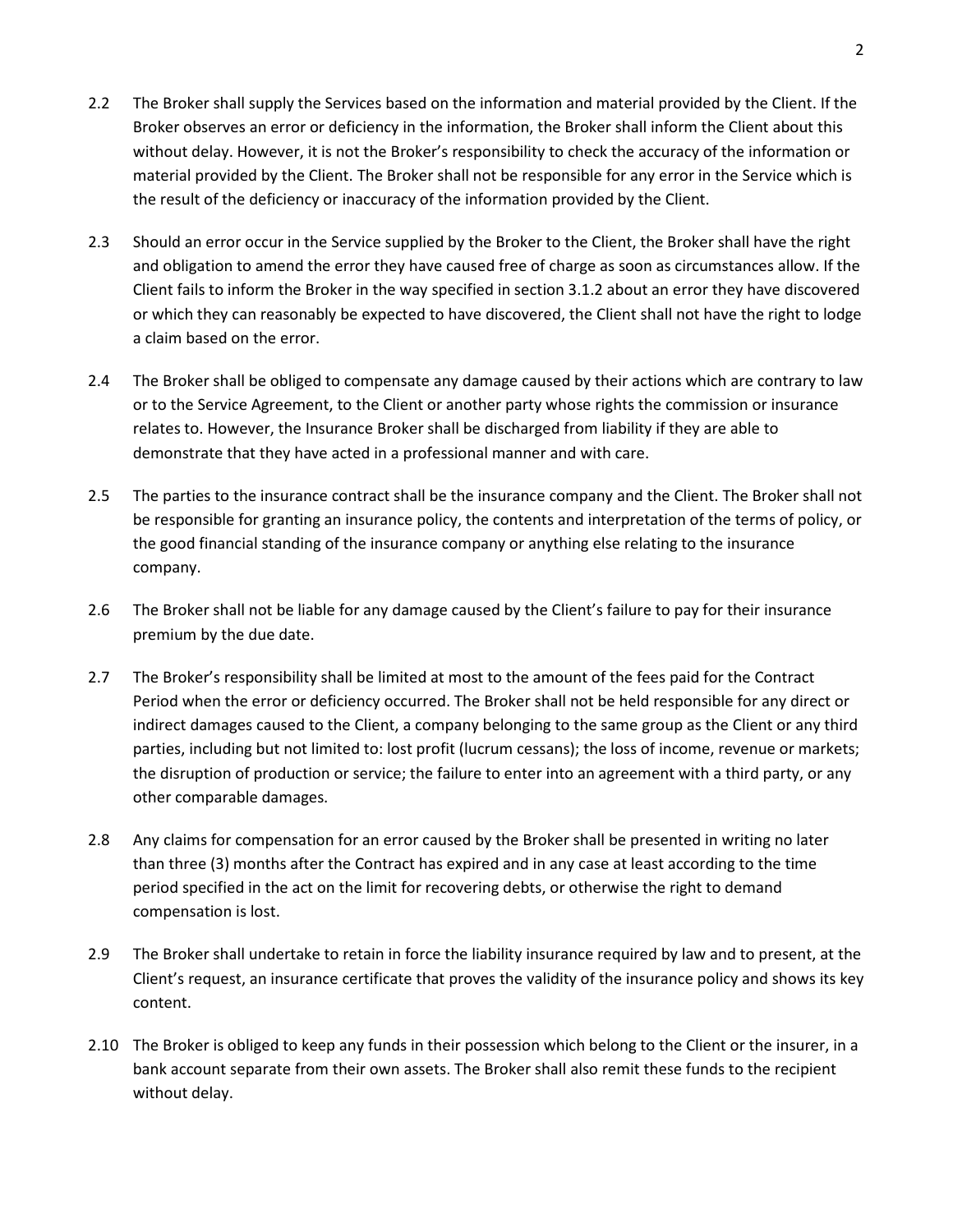### 3 The Client's Responsibilities and Obligations

- 3.1 The Client shall be obliged to:
	- 3.1.1 at the Broker's request, supply the Broker without delay with any sufficient and accurate information required for the supply of the Services and for making an insurance contract;
	- 3.1.2 become acquainted with all the material supplied by the Broker (including insurance policies and terms of policy), and to inform the Broker without delay if there are any errors in the material or service, or if the material or service does not meet the Client's instructions or requirements;
	- 3.1.3 cooperate with the Broker in such a way that the Broker is able to supply the agreed upon Services, for example, by arranging access to the object of insurance for evaluation purposes, if required;
	- 3.1.4 inform the Broker without delay about any changes to the Client's business or risks which may have an effect on the services provided by the Broker or to the insurance policies brokered by the Broker.
	- 3.1.5 supply the Broker with all the necessary information and complete any other actions requested by the Broker to ensure that the Broker fulfils their legal obligations as regards risk assessment and the identification and identity verification of the Client.
- 3.2 The Client shall undertake to sign a letter of attorney, which determines the Broker's contractual rights in relation to insurance companies. The Client shall deliver the signed letter of attorney to the Broker as soon as possible or in connection with the signing of the Contract. The Client understands that the Broker cannot represent the Client without a valid letter of attorney.
- 3.3 If the Client is a building management / real estate management company that enters into the Contract on behalf of the companies ("Company") it supplies services for, the letter of attorney shall have an appendix listing the Companies. The appendix to the letter of attorney shall be updated as the Client obtains new Companies to serve or as Companies cease to order the services of the Client.

#### 4 Remuneration

- 4.1 The grounds for the remuneration are defined in the Service Agreement.
- 4.2 The Broker is entitled to Remuneration when the Contract has come into effect. Unless agreed otherwise, the Client shall pay the Remuneration in one instalment within 14 days of the invoice date.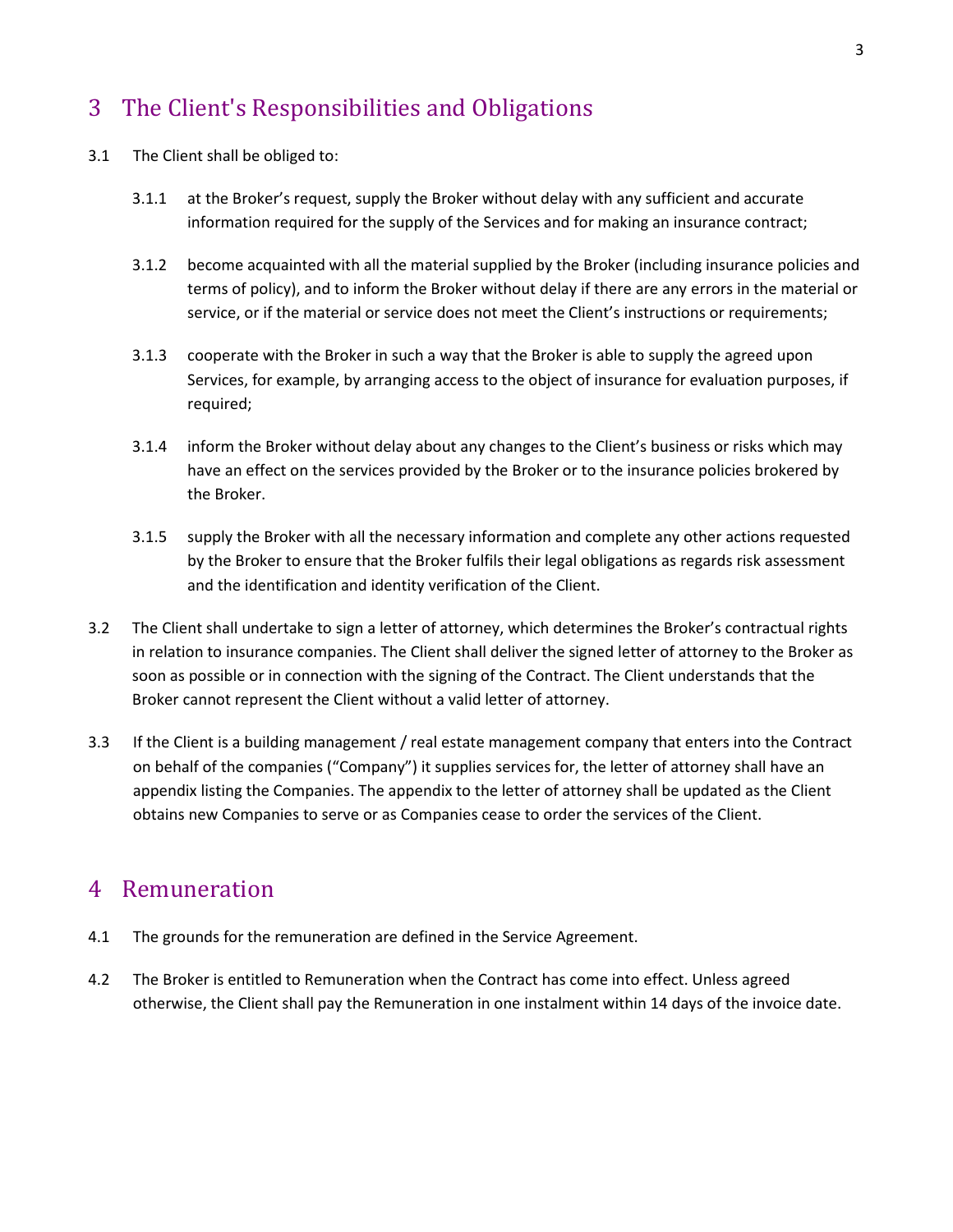- 4.3 If any significant changes occur in the Client's business, risks, insurance cover requirements or any other matter that will affect the Broker's workload, the Contracting Parties shall negotiate a change in the Remuneration that corresponds to the change in workload. However, any Remuneration invoiced and paid before this shall not be refunded to the Client. Significant change refers, for example, to a change exceeding 15% in the Client's revenue due to mergers and acquisitions, or a significant change to the Client's line of business. Significant change does not refer to normal business growth or decline.
- 4.4 The Remuneration does not include value added tax or other corresponding taxes, unless required by law.
- 4.5 Interest on arrears shall be paid on any delayed Remuneration starting from the due date. The Client shall pay any expenses incurred to the Broker from collecting the delayed Remuneration.
- 4.6 The Broker and the Client shall agree on any Supplementary Services and the remuneration paid for them separately.
- 4.7 The Broker has the right to the entire Remuneration for the ongoing Contract Period, even if the Contract is terminated to end before the end of the ongoing Contract Period, or if the Client's insurance contract is terminated in the middle of the insurance period and the Client consequently receives a refund for the insurance payment.

## 5 Supplementary Services

If the Client requests the Broker to supply any other services than those specified in this Contract, these general conditions of contract shall be applied also to such Supplementary Services, unless otherwise agreed in the contract on Supplementary Services.

# 6 Confidentiality

- 6.1 The Broker shall undertake to protect the confidentiality of any information provided by the Client. Information is considered confidential when it concerns the Client's or another party's financial status, state of health or other personal circumstances, and business or professional secrets. However, when the provision of services so requires, the Broker shall have the right to disclose confidential information to third parties, such as insurers offering insurance, loss adjusters or the Broker's subcontractors.
- 6.2 The secrecy obligation does not concern information
	- 6.2.1 for whose disclosure or revelation the Client has provided their written consent beforehand;
	- 6.2.2 which the Broker is obliged to disclose or reveal by law, decree or other government regulation, or by court order;
	- 6.2.3 which is generally available, otherwise public or generally known.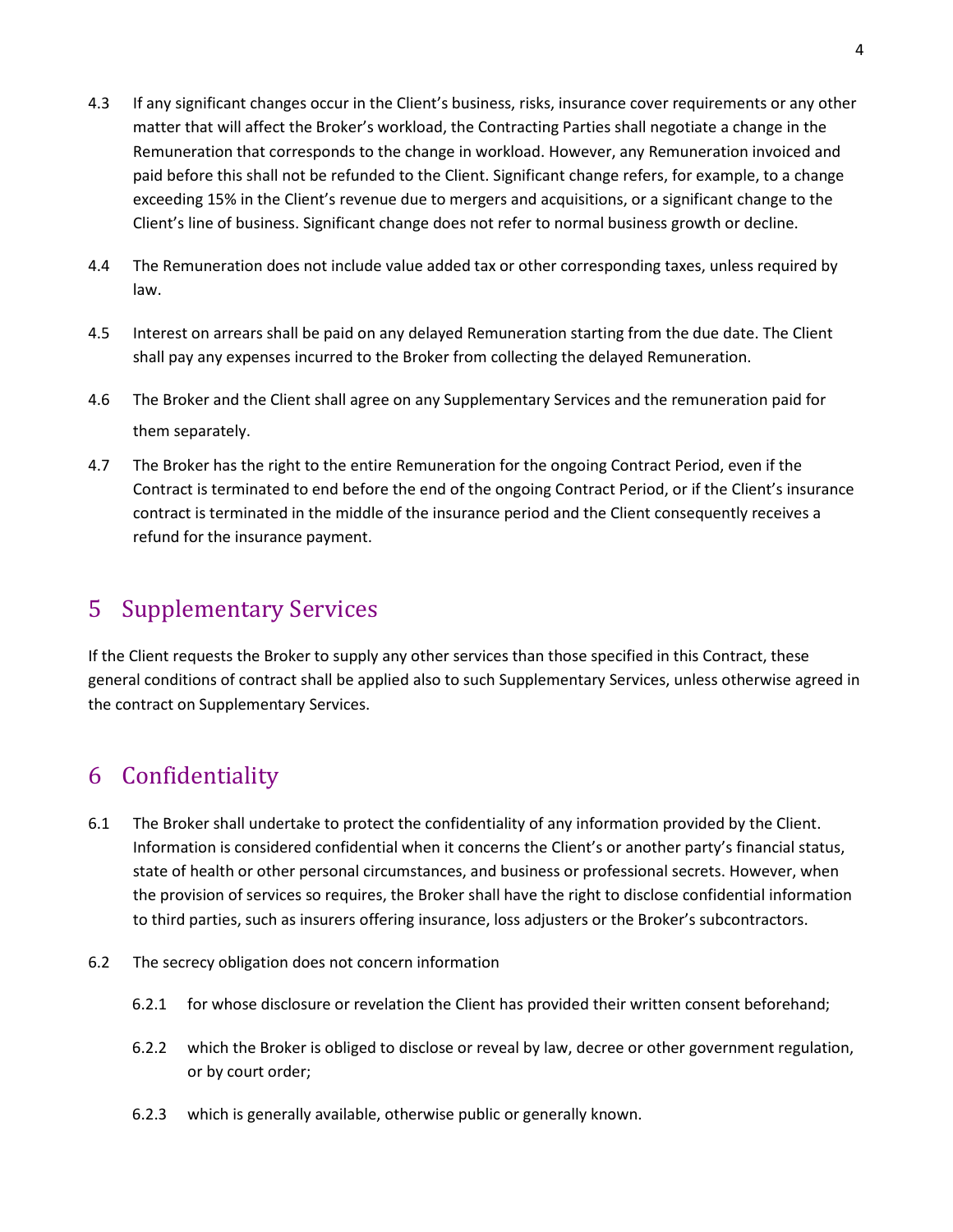### 7 Personal and Customer Data

- 7.1 Both Parties shall undertake to protect the confidentiality of any business secrets and other confidential information they have received concerning the other Party. The secrecy obligation shall continue even after this Contract has ended. The Parties shall also make sure that their employees pledge to protect the confidentiality of such information.
- 7.2 The Broker shall process personal data in accordance with the EU's General Data Protection Regulation and/or any other valid legislation. The Broker shall implement such technical, physical and organisational measures that fulfil the security requirements for data processing provided by law.
- 7.3 It is the Client's responsibility to ensure that it has the right to disclose personal data to the Broker. Personal data shall be processed only in cases where the data is necessary in order to perform the Service.
- 7.4 The Broker may disclose information concerning the Client if required to do so by an imperative legal provision, court order or a binding provision by authorities. With the Client's consent, the Broker also has the right to disclose information to an insurance company, loss adjuster or other corresponding body and to a company belonging to the same group as the Broker when it is necessary in order to perform the Service.
- 7.5 The Broker has the right to use the Client's confidential information in anonymous industry-specific or corresponding statistics in which the information cannot be linked to an individual customer. The Broker also has the right to disclose these statistics.
- 7.6 In addition to information provided by customers, the Broker may collect commercially distributed customer data from various sources. Such data may include names, addresses and email addresses.
- 7. 7 Information disclosed by the client may be transferred outside the EU member states for processing purposes in accordance with the provisions of the EU's General Data Protection Regulation and other valid data protection legislation.

### 8 Intellectual Property Rights

The proprietary rights and copyright and other intellectual property rights to the tools and material developed or used in connection with the provision and implementation of the Service, such as software, forms and the manner of presenting the material, shall belong to the Broker. Without the Broker's written consent, the Client shall not have the right to use such tools and material for any other purpose than those provided in the Contract or to disclose them to third parties.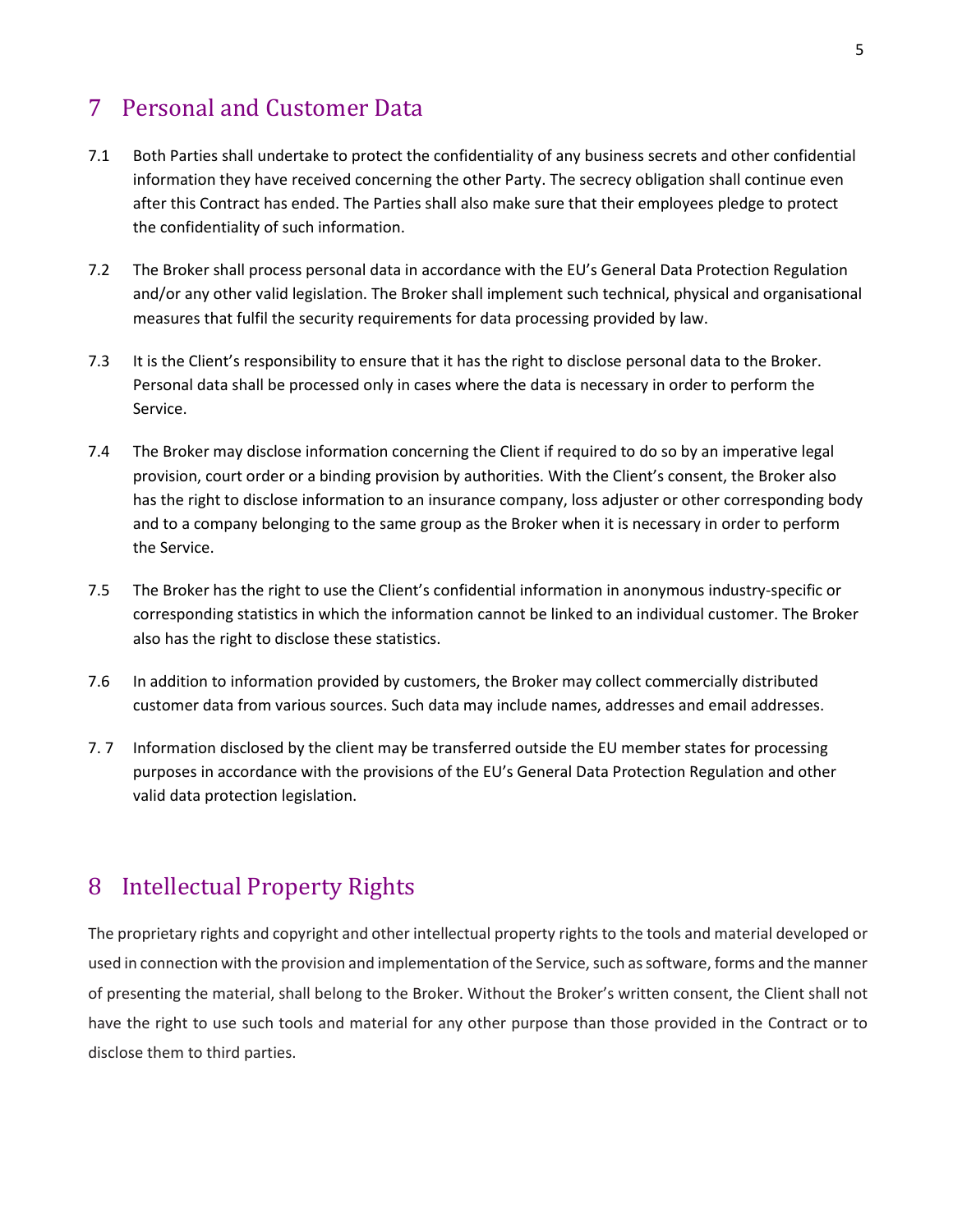#### 9 Notifications

All notifications pursuant to this Contract shall be made in writing and sent using the contact information provided by the Client or the Broker.

#### 10 Procedures for the Revision of the Contract

- 10.1 The Service Agreement contains everything that has been agreed upon between the Contractual Parties and shall replace and supersede all previous verbal and written agreements, offers, negotiations and presentations relating to the Services and Supplementary Services.
- 10.2 The Broker has the right to amend the Services, Supplementary Services, prices and invoicing practices defined in this Contract. The Broker shall notify the Client of any changes in writing at least one (1) month before the changes come into effect.
- 10.3 If the Client does not accept the changes, the Client shall notify the Broker about this in writing within one (1) month of receiving the notification of changes, after which the Contractual Parties shall immediately start negotiations on the matter. If no agreement is reached during these negotiations, each Contractual Party may cancel the Contract to end within three (3) months, during which time the Contract shall continue under the same conditions.

#### 11 Validity of the Contract

- 11.1 The Contract shall come into effect on the date agreed upon in the Service Agreement. If no effective date has been agreed upon, the Contract shall come into effect when it has been signed by both Contractual Parties.
- 11.2 The non-fixed term Contract can be cancelled in writing at the earliest one (1) year from the effective date of the Contract, with a period of notice of three (3) months.
- 11.3 After the Contract has been cancelled, the Broker's responsibility to deliver Services and Supplementary Services, including the handling of claims, shall end at the latest at the end of the period of notice unless agreed otherwise between the Contracting Parties.
- 11.4 If the Client is a housing association/real estate corporation/other society ("Company"), on behalf of which the Contract is signed by a building management or real estate management company or another authorised agent, the termination of the building management or real estate management agreement or the expiry of another power of agency shall not affect the validity of this Contract.
- 11.5 In addition, each Contractual Party may terminate the Contract with immediate effect in the following cases: